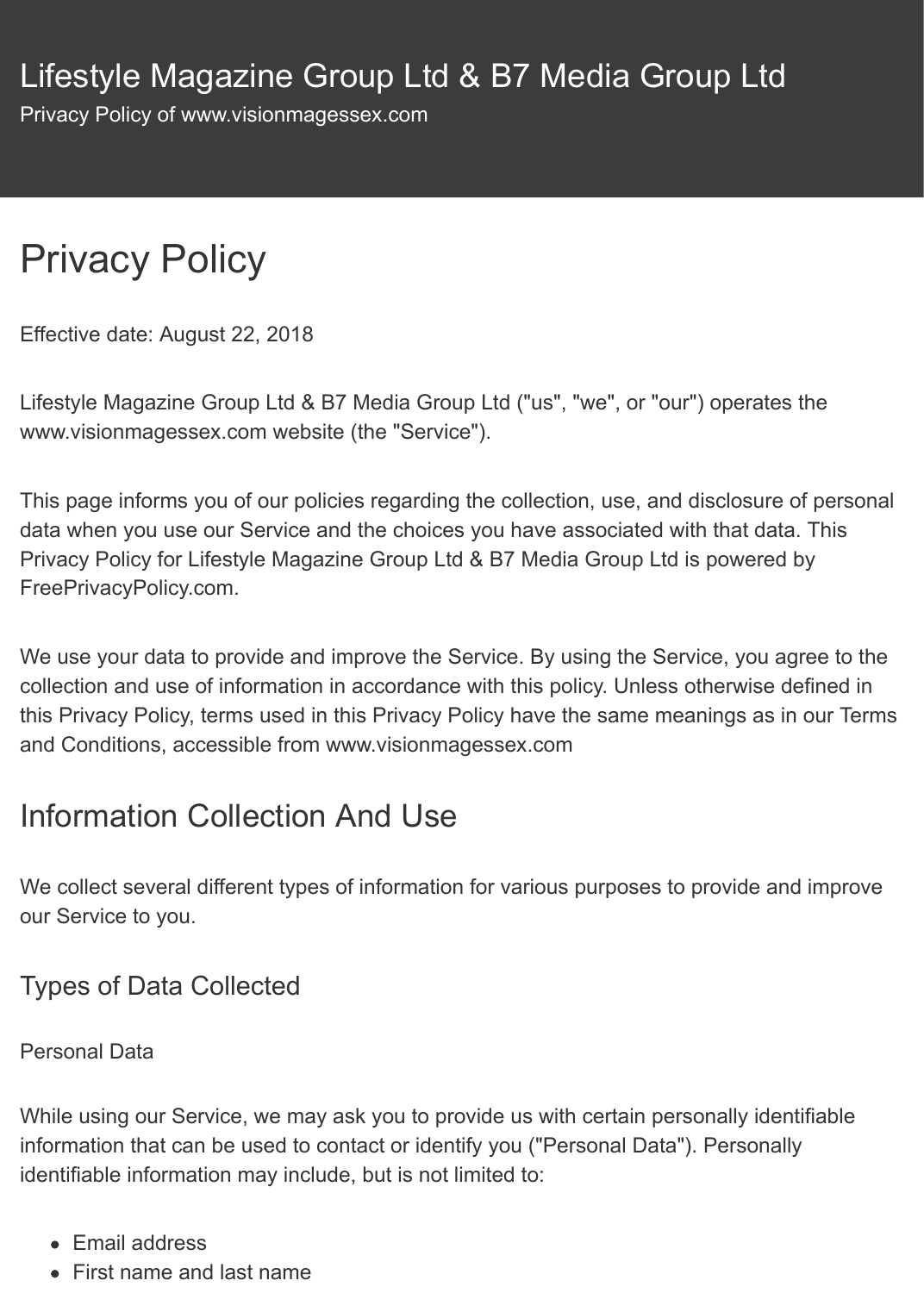- Phone number
- Address, State, Province, ZIP/Postal code, City
- Cookies and Usage Data

#### Usage Data

We may also collect information how the Service is accessed and used ("Usage Data"). This Usage Data may include information such as your computer's Internet Protocol address (e.g. IP address), browser type, browser version, the pages of our Service that you visit, the time and date of your visit, the time spent on those pages, unique device identifiers and other diagnostic data.

#### Tracking & Cookies Data

We use cookies and similar tracking technologies to track the activity on our Service and hold certain information.

Cookies are files with small amount of data which may include an anonymous unique identifier. Cookies are sent to your browser from a website and stored on your device. Tracking technologies also used are beacons, tags, and scripts to collect and track information and to improve and analyze our Service.

You can instruct your browser to refuse all cookies or to indicate when a cookie is being sent. However, if you do not accept cookies, you may not be able to use some portions of our Service.

Examples of Cookies we use:

- **Session Cookies.** We use Session Cookies to operate our Service.
- **Preference Cookies.** We use Preference Cookies to remember your preferences and various settings.
- **Security Cookies.** We use Security Cookies for security purposes.

## Use of Data

Lifestyle Magazine Group Ltd & B7 Media Group Ltd uses the collected data for various purposes:

- To provide and maintain the Service
- To notify you about changes to our Service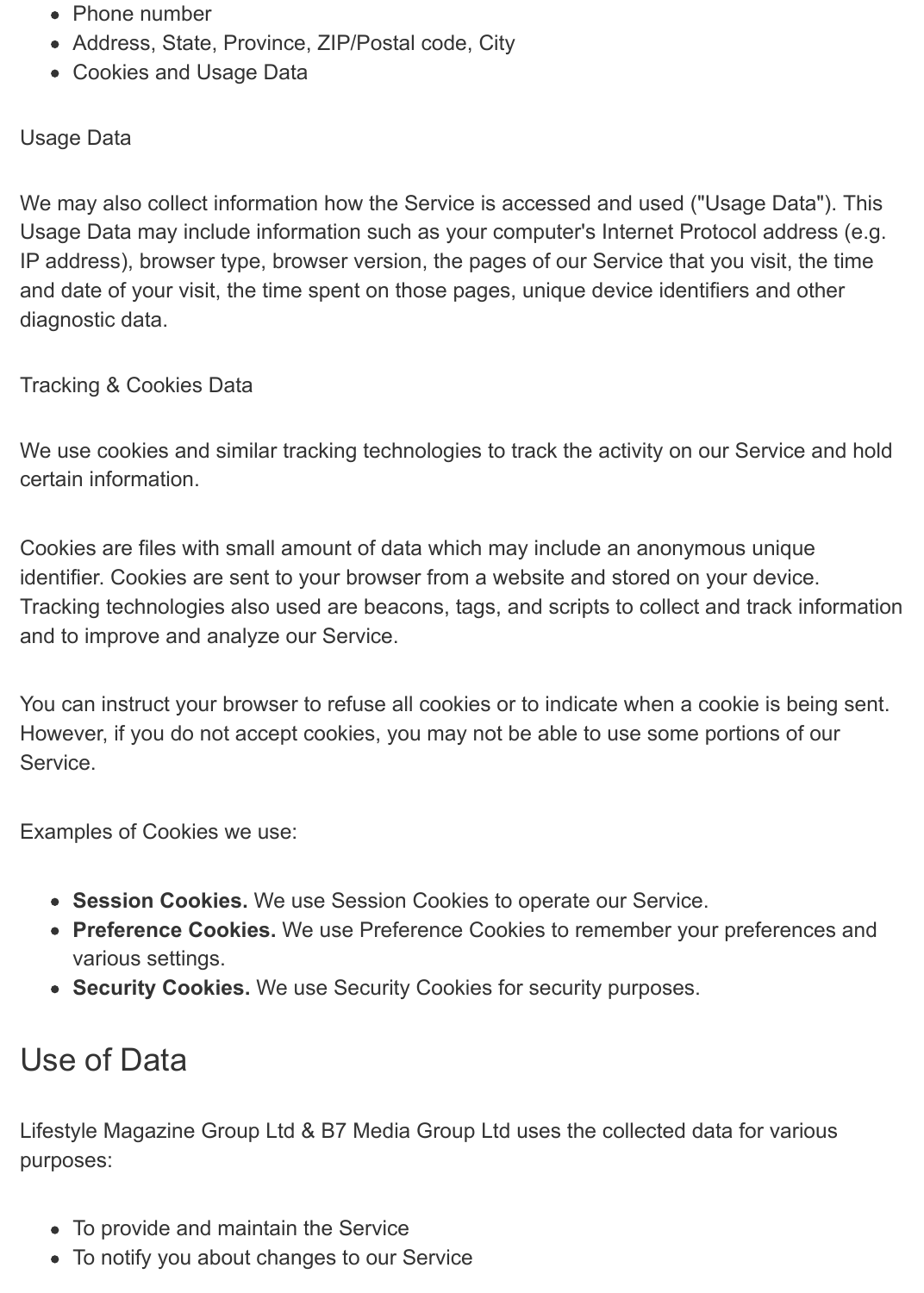- To allow you to participate in interactive features of our Service when you choose to do so
- To provide customer care and support
- To provide analysis or valuable information so that we can improve the Service
- To monitor the usage of the Service
- To detect, prevent and address technical issues

# Transfer Of Data

Your information, including Personal Data, may be transferred to — and maintained on computers located outside of your state, province, country or other governmental jurisdiction where the data protection laws may differ than those from your jurisdiction.

If you are located outside United Kingdom and choose to provide information to us, please note that we transfer the data, including Personal Data, to United Kingdom and process it there.

Your consent to this Privacy Policy followed by your submission of such information represents your agreement to that transfer.

Lifestyle Magazine Group Ltd & B7 Media Group Ltd will take all steps reasonably necessary to ensure that your data is treated securely and in accordance with this Privacy Policy and no transfer of your Personal Data will take place to an organization or a country unless there are adequate controls in place including the security of your data and other personal information.

## Disclosure Of Data

### Legal Requirements

Lifestyle Magazine Group Ltd & B7 Media Group Ltd may disclose your Personal Data in the good faith belief that such action is necessary to:

- To comply with a legal obligation
- To protect and defend the rights or property of Lifestyle Magazine Group Ltd & B7 Media Group Ltd
- To prevent or investigate possible wrongdoing in connection with the Service
- To protect the personal safety of users of the Service or the public
- To protect against legal liability

# Security Of Data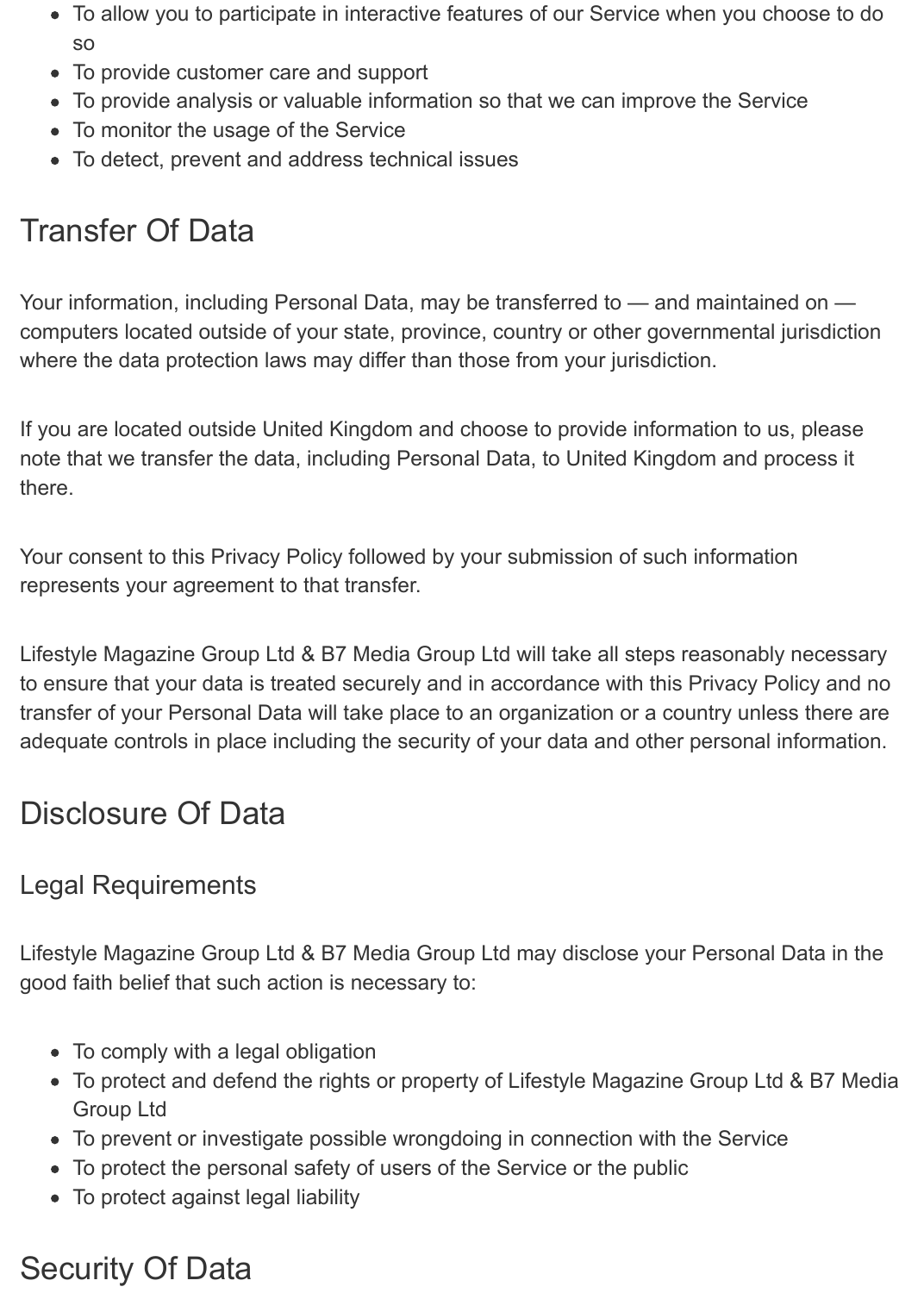We may employ third party companies and individuals to facilitate our Service ("Service Providers"), to provide the Service on our behalf, to perform Service-related services assist us in analyzing how our Service is used.

These third parties have access to your Personal Data only to perform these tasks on behalf and are obligated not to disclose or use it for any other purpose.

### **Analytics**

We may use third-party Service Providers to monitor and analyze the use of our Service.

#### **Google Analytics**

Google Analytics is a web analytics service offered by Google that tracks and reports website traffic. Google uses the data collected to track and monitor the use of our Service. This data is shared with other Google services. Google may use the co data to contextualize and personalize the ads of its own advertising network.

You can opt-out of having made your activity on the Service available to Google Analytics by installing the Google Analytics opt-out browser add-on. The add-on prevents the Google Analytics JavaScript (ga.js, analytics.js, and dc.js) from sh information with Google Analytics about visits activity.

For more information on the privacy practices of Google, please visit the Googl & Terms web page: https://policies.google.com/privacy?hl=en

### Links To Other Sites

Our Service may contain links to other sites that are not operated by us. If you click on party link, you will be directed to that third party's site. We strongly advise you to revi Privacy Policy of every site you visit.